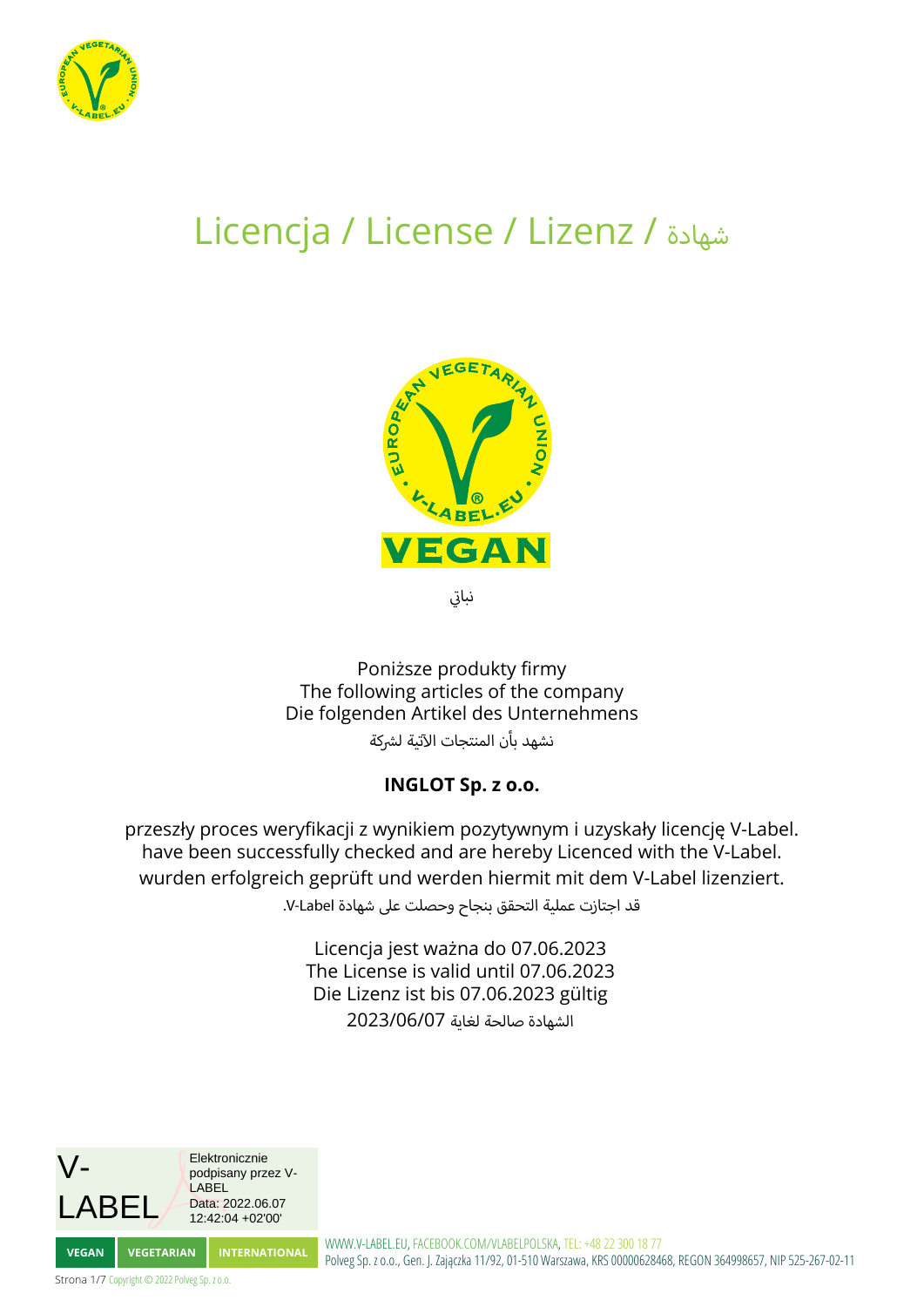

| Nazwa produktu<br>Product name<br>Artikelbezeichnung<br>أسم المنتج                                                                                                                                                                                                          | <b>Data</b><br>przyznania<br>Date of<br>issue<br>Datum der<br>Erteilung<br>تاريخ المنح | Nr licencji<br>License No.<br>Zert.nr.<br>رقم الشهادة | Kategoria<br>Category<br>Kategorie<br>الفئة |
|-----------------------------------------------------------------------------------------------------------------------------------------------------------------------------------------------------------------------------------------------------------------------------|----------------------------------------------------------------------------------------|-------------------------------------------------------|---------------------------------------------|
| INGLOT ALL COVERED FACE FOUNDATION (11-36,LW 001, LW 002, LW 003, LW<br>004, MW 005, MW 006, MW 007, MW 008, MW 009, MW 018, MW 019, MW 020,<br>MW 021, LC 010, LC 011, LC 012, LC 013, LC 017, MC 014, MC 015, DC 016)                                                     | 08.06.2019                                                                             | PL-0010001                                            | vegan                                       |
| INGLOT ALL COVERED UNDER EYE CONCEALER (11 - 22, 101-111)                                                                                                                                                                                                                   | 08.06.2019                                                                             | PL-0010002                                            | vegan                                       |
| INGLOT FREEDOM SYSTEM AMC BRONZING POWDER (71, 72, 73, 74, 75)                                                                                                                                                                                                              | 08.06.2019                                                                             | PL-0010003                                            | vegan                                       |
| INGLOT AMC BROW LINER GEL (11 - 22)                                                                                                                                                                                                                                         | 08.06.2019                                                                             | PL-0010004                                            | vegan                                       |
| INGLOT AMC CREAM BLUSH (80, 82, 84, 88, 90, 91, 94, 95, 96, 97)                                                                                                                                                                                                             | 08.06.2019                                                                             | PL-0010005                                            | vegan                                       |
| INGLOT AMC CREAM CONCEALER (58, 59, 60, 62, 63, 64, 66, 67, 70, 73)                                                                                                                                                                                                         | 08.06.2019                                                                             | PL-0010006                                            | vegan                                       |
| INGLOT AMC EYELINER GEL (61-63,66-70,76, 77, 78,84, 86, 87,<br>88,90,92,94,95,97,98) / INGLOT<br>THE POWERPUFF GIRLS EYELINER GEL (SISTERHOOD P77)                                                                                                                          | 08.06.2019                                                                             | PL-0010007                                            | vegan                                       |
| INGLOT AMC FACE AND BODY BRONZER (91-95)                                                                                                                                                                                                                                    | 08.06.2019                                                                             | PL-0010008                                            | vegan                                       |
| INGLOT AMC FACE AND BODY ILLUMINATOR (61, 62, 63, 65, 66, 67,69,70)                                                                                                                                                                                                         | 08.06.2019                                                                             | PL-0010009                                            | vegan                                       |
| INGLOT AMC FACE BLUSH 15ml (91 - 96)                                                                                                                                                                                                                                        | 08.06.2019                                                                             | PL-0010010                                            | vegan                                       |
| INGLOT AMC MULTICOLOUR SYSTEM HIGHLIGHTING POWDER (83)                                                                                                                                                                                                                      | 08.06.2019                                                                             | PL-0010011                                            | vegan                                       |
| INGLOT AMC MULTICOLOUR SYSTEM HIGHLIGHTING POWDER FACE EYES<br><b>BODY (87)</b>                                                                                                                                                                                             | 08.06.2019                                                                             | PL-0010012                                            | vegan                                       |
| INGLOT AMC PURE PIGMENT EYE SHADOW (12, 13, 14, 23, 24, 30, 31, 32, 41,<br>45, 49, 51, 52, 56, 63, 71, 75, 76, 79, 81 - 86, 88, 114 - 119, 121 - 124, 127, 128,<br>131,134-140) /INGLOT THE POWERPUFF GIRLS PURE PIGMENT EYE SHADOW<br>(GINGER CRUSH P63; SHIMMER PUNK P85) | 08.06.2019                                                                             | PL-0010013                                            | vegan                                       |
| INGLOT BEAUTIFIER (101-112)                                                                                                                                                                                                                                                 | 08.06.2019                                                                             | PL-0010014                                            | vegan                                       |
| INGLOT BODY PIGMENT POWDER (03, 017, 039, 072, 124, 133, 150, 179, 180,<br>189, 198, 214, 232, 273, 320, 321)                                                                                                                                                               | 08.06.2019                                                                             | PL-0010015                                            | vegan                                       |
| INGLOT BODY SPARKLES (44 - 48, 50 - 56, 62, 64, 66, 68, 71, 73XL, XL7, 107-111)                                                                                                                                                                                             | 08.06.2019                                                                             | PL-0010016                                            | vegan                                       |
| INGLOT BODY SPARKLES CRYSTALS (101-106)                                                                                                                                                                                                                                     | 08.06.2019                                                                             | PL-0010017                                            | vegan                                       |
| <b>INGLOT BRUSH CLEANSER</b>                                                                                                                                                                                                                                                | 08.06.2019                                                                             | PL-0010018                                            | vegan                                       |
| INGLOT CREAM CONCEALER (21,23-26,29,33,34,36-38)                                                                                                                                                                                                                            | 08.06.2019                                                                             | PL-0010019                                            | vegan                                       |
| INGLOT CREAM FOUNDATION (20 - 27, 29 - 33, 36, 37, 38)                                                                                                                                                                                                                      | 08.06.2019                                                                             | PL-0010020                                            | vegan                                       |
| INGLOT LAB DREAM DROP FACE OIL                                                                                                                                                                                                                                              | 08.06.2019                                                                             | PL-0010021                                            | vegan                                       |
| INGLOT EYE MAKEUP BASE (01)                                                                                                                                                                                                                                                 | 08.06.2019                                                                             | PL-0010022                                            | vegan                                       |
| <b>INGLOT EYE SHADOW KEEPER</b>                                                                                                                                                                                                                                             | 08.06.2019                                                                             | PL-0010023                                            | vegan                                       |
| INGLOT FREEDOM SYSTEM AMC EYE SHADOW (51-53, 56-65, 70)                                                                                                                                                                                                                     | 08.06.2019                                                                             | PL-0010024                                            | vegan                                       |
| INGLOT FREEDOM SYSTEM AMC EYE SHADOW SHINE 07-10, 12, 13, 17, 21, 23-<br>27, 31-37, 42-47, 49, 151, 153-157, 162, 166, 169, 173, 174, 176, 177, 178, 179, 183<br>,184,201, 203                                                                                              | 08.06.2019                                                                             | PL-0010025                                            | vegan                                       |
| INGLOT FREEDOM SYSTEM AMC FACE BLUSH (51, 53, 54, 55, 57, 58, 59, 61, 64-<br>66, 121)                                                                                                                                                                                       | 08.06.2019                                                                             | PL-0010026                                            | vegan                                       |
| INGLOT FREEDOM SYSTEM AMC PRESSED POWDER (51-53, 55-69, 101-105)                                                                                                                                                                                                            | 08.06.2019                                                                             | PL-0010027                                            | vegan                                       |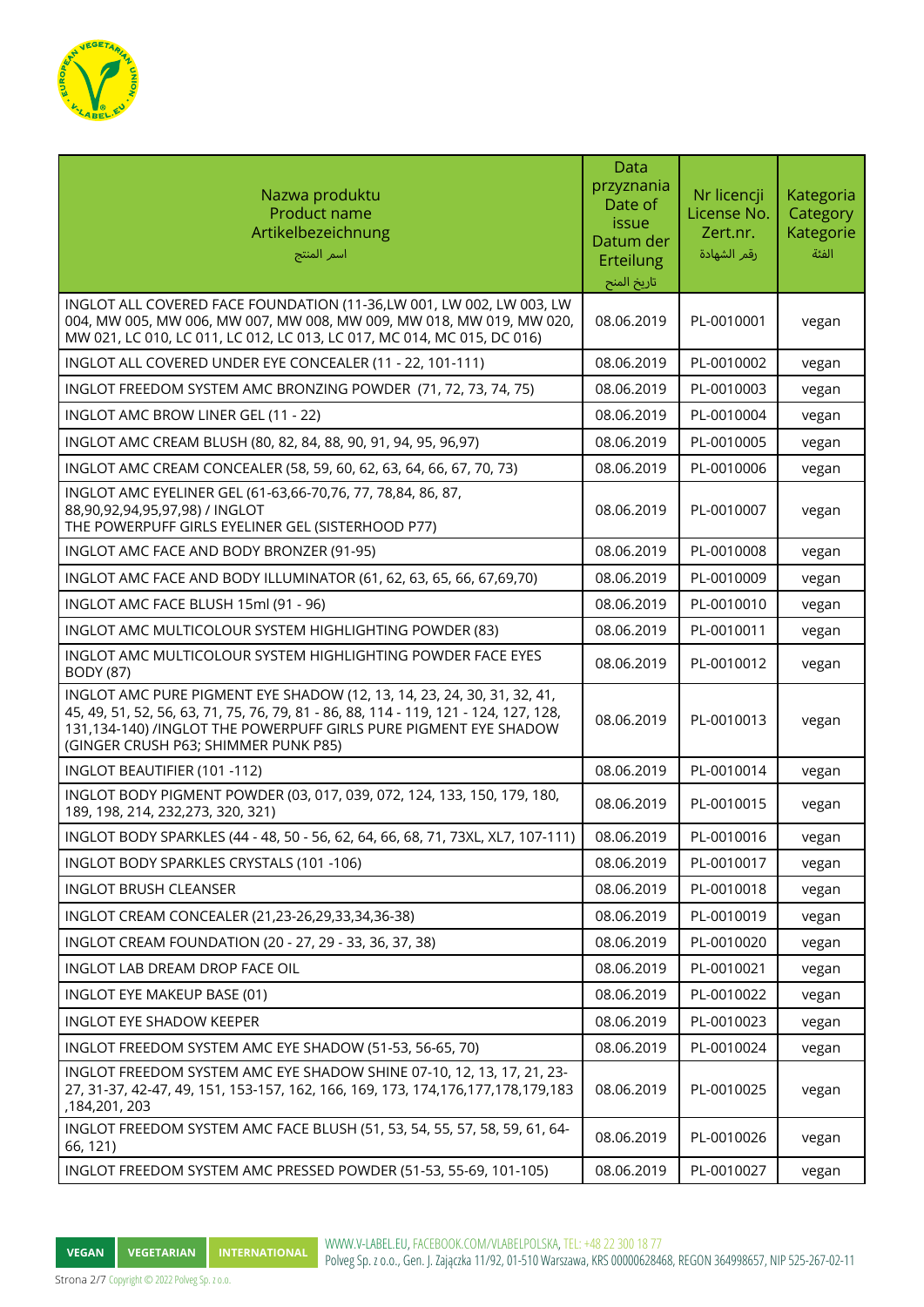

| Nazwa produktu<br><b>Product name</b><br>Artikelbezeichnung<br>اسم المنتج                                                                                                                                                                                                                                                                                                                                              | Data przyzna-<br>nia<br>Date of issue<br>Datum der<br><b>Erteilung</b><br>تاريخ المنح | Nr licencji<br>License No.<br>Zert.nr.<br>رقم الشهادة | Kategoria<br>Category<br>Kategorie<br>الفئة |
|------------------------------------------------------------------------------------------------------------------------------------------------------------------------------------------------------------------------------------------------------------------------------------------------------------------------------------------------------------------------------------------------------------------------|---------------------------------------------------------------------------------------|-------------------------------------------------------|---------------------------------------------|
| INGLOT FREEDOM SYSTEM BROW POWDER (557-559, 563, 565, 567)                                                                                                                                                                                                                                                                                                                                                             | 08.06.2019                                                                            | PL-0010028                                            | vegan                                       |
| INGLOT FREEDOM SYSTEM BROW WAX (570, 572-574)                                                                                                                                                                                                                                                                                                                                                                          | 08.06.2019                                                                            | PL-0010029                                            | vegan                                       |
| INGLOT FREEDOM SYSTEM CAMOUFLAGE CONCEALER (101-103, 106-<br>121, 125)                                                                                                                                                                                                                                                                                                                                                 | 08.06.2019                                                                            | PL-0010030                                            | vegan                                       |
| INGLOT FREEDOM SYSTEM EYE SHADOW DOUBLE SPARKLE NF (456,<br>457, 461, 463, 465, 467, 471, 474, 488, 493, 496, 498, 500, 504, 608, 609,<br>611, 616, 626, 627, 628)                                                                                                                                                                                                                                                     | 08.06.2019                                                                            | PL-0010031                                            | vegan                                       |
| INGLOT FREEDOM SYSTEM EYE SHADOW MATTE NF (231,232,235, 236,<br>237,238,239,241,242,244,245,246,247,252,253,263,268,270,273,275,276<br>, 278, 279, 280, 283, 286-288, 291-294, 299, 300, 302, 304-307, 309-311,<br>313, 314, 322, 323, 326, 327, 329, 331, 333, 335, 337-340, 342, 344, 348,<br>351-358, 360, 363, 368, 372, 373, 383, 390, 391)/ INGLOT FREEDOM<br>SYSTEM EYE SHADOW MATTE NF NEON (254-258, 261-263) | 08.06.2019                                                                            | PL-0010032                                            | vegan                                       |
| INGLOT FREEDOM SYSTEM EYE SHADOW PEARL NF (393, 395, 397, 402,<br>404-406, 409, 413, 414, 418, 419, 422, 430, 433, 440, 447, 448, 451, 453,<br>605, 606)                                                                                                                                                                                                                                                               | 08.06.2019                                                                            | PL-0010033                                            | vegan                                       |
| INGLOT FREEDOM SYSTEM EYE SHADOW RAINBOW DOUBLE SPARKLE<br>NF (121-123, 125, 130)                                                                                                                                                                                                                                                                                                                                      | 08.06.2019                                                                            | PL-0010034                                            | vegan                                       |
| INGLOT FREEDOM SYSTEM EYE SHADOW RAINBOW MATTE NF (101-<br>103, 108-109, 111, 112,<br>116, 120, 142-144, 150)                                                                                                                                                                                                                                                                                                          | 08.06.2019                                                                            | PL-0010035                                            | vegan                                       |
| INGLOT FREEDOM SYSTEM EYE SHADOW RAINBOW SATIN (132, 134, 135)                                                                                                                                                                                                                                                                                                                                                         | 08.06.2019                                                                            | PL-0010036                                            | vegan                                       |
| INGLOT FREEDOM SYSTEM FEBulous! FACE EYES BODY BLUSH (18, 19)                                                                                                                                                                                                                                                                                                                                                          | 08.06.2019                                                                            | PL-0010037                                            | vegan                                       |
| INGLOT FREEDOM SYSTEM FUSION BLUSH & ILLUMINATOR (202)                                                                                                                                                                                                                                                                                                                                                                 | 08.06.2019                                                                            | PL-0010038                                            | vegan                                       |
| INGLOT FREEDOM SYSTEM HD HIGHLIGHTER TRIO (102-104)                                                                                                                                                                                                                                                                                                                                                                    | 08.06.2019                                                                            | PL-0010039                                            | vegan                                       |
| INGLOT HD CORRECTIVE PRIMER GREEN                                                                                                                                                                                                                                                                                                                                                                                      | 08.06.2019                                                                            | PL-0010040                                            | vegan                                       |
| INGLOT HD CORRECTIVE PRIMER MOCHA                                                                                                                                                                                                                                                                                                                                                                                      | 08.06.2019                                                                            | PL-0010041                                            | vegan                                       |
| INGLOT HD CORRECTIVE PRIMER PEACH                                                                                                                                                                                                                                                                                                                                                                                      | 08.06.2019                                                                            | PL-0010042                                            | vegan                                       |
| INGLOT HD CORRECTIVE PRIMER PINK                                                                                                                                                                                                                                                                                                                                                                                       | 08.06.2019                                                                            | PL-0010043                                            | vegan                                       |
| INGLOT HD CORRECTIVE PRIMER YELLOW                                                                                                                                                                                                                                                                                                                                                                                     | 08.06.2019                                                                            | PL-0010044                                            | vegan                                       |
| INGLOT FREEDOM SYSTEM HD HIGHLIGHTER (151-154, 156)                                                                                                                                                                                                                                                                                                                                                                    | 08.06.2019                                                                            | PL-0010045                                            | vegan                                       |
| INGLOT HD ILLUMINIZING LOOSE POWDER (42-45)                                                                                                                                                                                                                                                                                                                                                                            | 08.06.2019                                                                            | PL-0010046                                            | vegan                                       |
| INGLOT HD PERFECT COVERUP FOUNDATION 71-87, 89-103                                                                                                                                                                                                                                                                                                                                                                     | 08.06.2019                                                                            | PL-0010047                                            | vegan                                       |
| <b>INGLOT HOLDON LIP PRIMER</b>                                                                                                                                                                                                                                                                                                                                                                                        | 08.06.2019                                                                            | PL-0010048                                            | vegan                                       |
| INGLOT INTENSE SPARKLER FACE, EYES, BODY HIGHLIGHTER (13, 15,<br>18)                                                                                                                                                                                                                                                                                                                                                   | 08.06.2019                                                                            | PL-0010049                                            | vegan                                       |
| INGLOT LAB EVERMATTE DAY PROTECTION                                                                                                                                                                                                                                                                                                                                                                                    | 08.06.2019                                                                            | PL-0010050                                            | vegan                                       |
| <b>INGLOT LAB MICELLAR WATER</b>                                                                                                                                                                                                                                                                                                                                                                                       | 08.06.2019                                                                            | PL-0010051                                            | vegan                                       |
| INGLOT LAB SPOTLIGHT DROP FACE OIL                                                                                                                                                                                                                                                                                                                                                                                     | 08.06.2019                                                                            | PL-0010052                                            | vegan                                       |
| INGLOT LAB SUNRISE DROP FACE OIL                                                                                                                                                                                                                                                                                                                                                                                       | 08.06.2019                                                                            | PL-0010053                                            | vegan                                       |
| INGLOT Lipsatin Lipstick (301-312, 315-322, 331-340, 341 Farrah, 342,<br>343, 344, 345 Cher, 346 Dolly, 347, 348, 349, Red Kiss 356, Nude Secret<br>357/ INGLOT THE POWERPUFF GIRLS LIPSATIN LIPSTICK (super chill<br>p301; super fierce p303; super tough p305; super cute P315)                                                                                                                                      | 08.06.2019                                                                            | PL-0010054                                            | vegan                                       |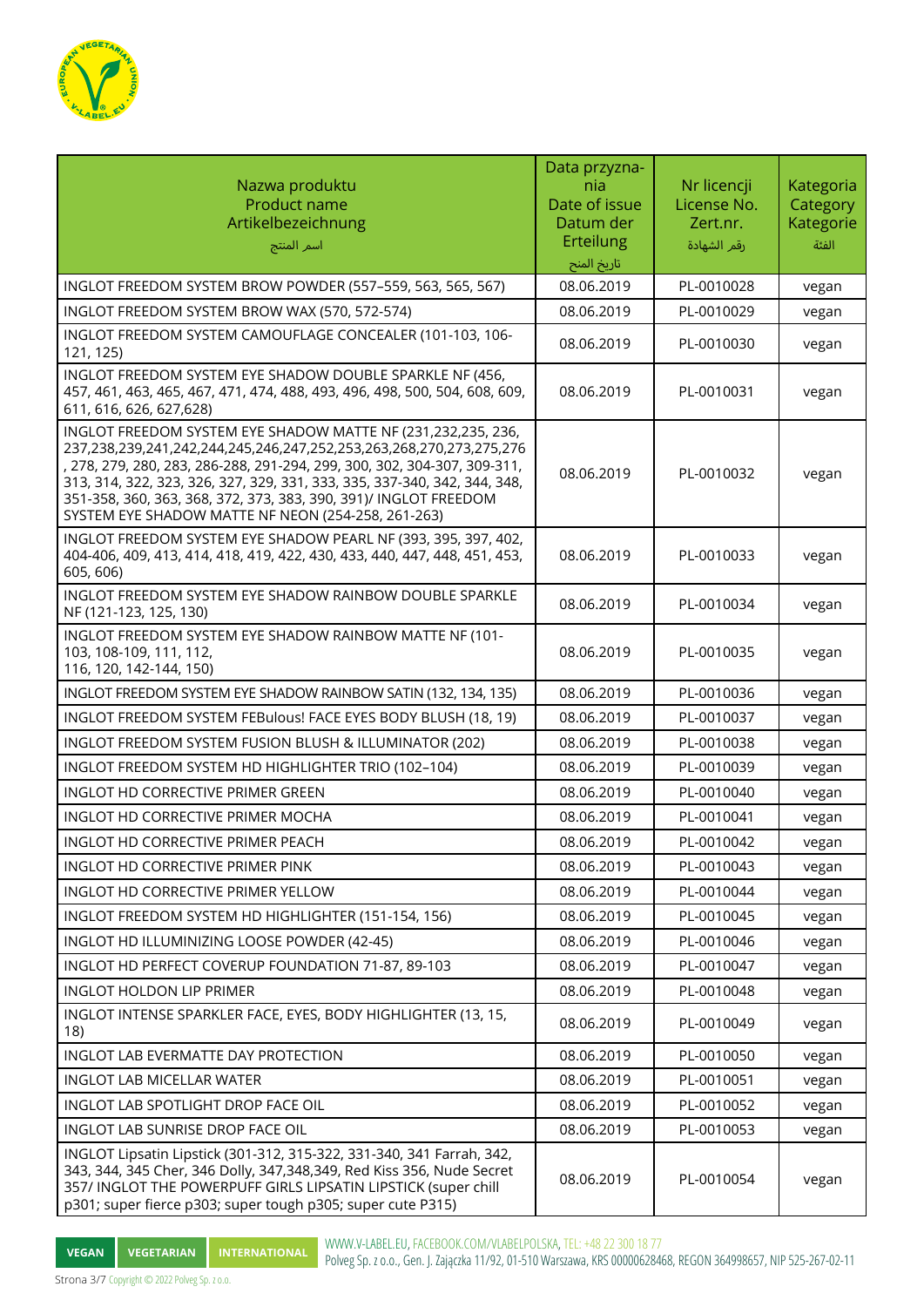

| Nazwa produktu<br>Product name<br>Artikelbezeichnung<br>اسم المنتج                                                                                                                                                                                 | Data przyznania<br>Date of issue<br>Datum der Ertei-<br>lung<br>تاريخ المنح | Nr licencji<br>License No.<br>Zert.nr.<br>رقم الشهادة | Kategoria<br>Category<br>Kategorie<br>الفئة |
|----------------------------------------------------------------------------------------------------------------------------------------------------------------------------------------------------------------------------------------------------|-----------------------------------------------------------------------------|-------------------------------------------------------|---------------------------------------------|
| <b>INGLOT MAKEUP REMOVER</b>                                                                                                                                                                                                                       | 08.06.2019                                                                  | PL-0010055                                            | vegan                                       |
| INGLOT MAKEUP REMOVER FOR WATERPROOF MAKEUP                                                                                                                                                                                                        | 08.06.2019                                                                  | PL-0010056                                            | vegan                                       |
| INGLOT MATTIFYING LOOSE POWDER STAGE SPORT STUDIO (31, 32, 33)                                                                                                                                                                                     | 08.06.2019                                                                  | PL-0010057                                            | vegan                                       |
| INGLOT FREEDOM SYSTEM MATTIFYING PRESSED POWDER STAGE<br>SPORT STUDIO NF 301-304, 306                                                                                                                                                              | 08.06.2019                                                                  | PL-0010058                                            | vegan                                       |
| INGLOT MATTIFYING UNDER MAKEUP BASE                                                                                                                                                                                                                | 08.06.2019                                                                  | PL-0010059                                            | vegan                                       |
| INGLOT MULTI-ACTION TONER COMBINATION TO OILY SKIN                                                                                                                                                                                                 | 08.06.2019                                                                  | PL-0010060                                            | vegan                                       |
| INGLOT MULTI-ACTION TONER DRY SKIN                                                                                                                                                                                                                 | 08.06.2019                                                                  | PL-0010061                                            | vegan                                       |
| INGLOT NAIL ENAMEL REMOVER                                                                                                                                                                                                                         | 08.06.2019                                                                  | PL-0010062                                            | vegan                                       |
| INGLOT O2M BREATHABLE NAIL ENAMEL SOFT MATTE (503, 504, 507,<br>512, 513, 516, 530, 531, 535-537)                                                                                                                                                  | 08.06.2019                                                                  | PL-0010063                                            | vegan                                       |
| INGLOT O2M BREATHABLE TOP COAT                                                                                                                                                                                                                     | 08.06.2019                                                                  | PL-0010064                                            | vegan                                       |
| INGLOT O2M BREATHABLE TOP COAT MATTE                                                                                                                                                                                                               | 08.06.2019                                                                  | PL-0010065                                            | vegan                                       |
| INGLOT PRESSED POWDER / FREEDOM SYSTEM PRESSED<br>POWDER (10, 11, 12, 9, 13, 15, 23, 14, 16, 21, 18, 30, 31, 32, 33, 19)                                                                                                                           | 08.06.2019                                                                  | PL-0010066                                            | vegan                                       |
| INGLOT REFRESHING FACE MIST COMBINATION TO OILY SKIN                                                                                                                                                                                               | 08.06.2019                                                                  | PL-0010067                                            | vegan                                       |
| INGLOT REFRESHING FACE MIST DRY TO NORMAL SKIN                                                                                                                                                                                                     | 08.06.2019                                                                  | PL-0010068                                            | vegan                                       |
| <b>INGLOT SECRET VOLUME MASCARA</b>                                                                                                                                                                                                                | 08.06.2019                                                                  | PL-0010069                                            | vegan                                       |
| INGLOT SOFT SPARKLER FACE, EYES, BODY HIGHLIGHTER (51, 53, 54)<br>/ INGLOT THE POWERPUFF GIRLS HIGHLIGHTER (EMPOWERPUFF P51)                                                                                                                       | 08.06.2019                                                                  | PL-0010070                                            | vegan                                       |
| INGLOT SPARKLING DUST FACE, EYES, BODY (01 - 07) / INGLOT THE<br>POWERPUFF GIRLS SPARKLING DUST (TEAM SPIRIT P02; FOREVER<br>FRIENDSHIP P01)                                                                                                       | 08.06.2019                                                                  | PL-0010071                                            | vegan                                       |
| INGLOT TRANSLUCENT LOOSE POWDER (210-218)                                                                                                                                                                                                          | 08.06.2019                                                                  | PL-0010072                                            | vegan                                       |
| INGLOT UNDER EYE CONCEALER (91-111)                                                                                                                                                                                                                | 08.06.2019                                                                  | PL-0010073                                            | vegan                                       |
| <b>INGLOT UNDER MAKEUP BASE</b>                                                                                                                                                                                                                    | 08.06.2019                                                                  | PL-0010074                                            | vegan                                       |
| INGLOT YSM CREAM FOUNDATION (39 - 72)                                                                                                                                                                                                              | 08.06.2019                                                                  | PL-0010075                                            | vegan                                       |
| INGLOT SLEEKS LIP GLOSS 29A                                                                                                                                                                                                                        | 08.06.2019                                                                  | PL-0010076                                            | vegan                                       |
| INGLOT SLEEKS CREAM LIP PAINT (89-98, 100-109)                                                                                                                                                                                                     | 08.06.2019                                                                  | PL-0010077                                            | vegan                                       |
| INGLOT HIGH GLOSS LIP OIL 01                                                                                                                                                                                                                       | 08.06.2019                                                                  | PL-0010078                                            | vegan                                       |
| INGLOT HIGH GLOSS LIP OIL (02-06)                                                                                                                                                                                                                  | 08.06.2019                                                                  | PL-0010079                                            | vegan                                       |
| INGLOT HD LIP TINT MATTE (11-54,55 Bianca, 56 Brigette, 57, 58, 59<br>Liza, 60 Gloria, 61, 62, 20 DEEPER CONNECTION, 35 I NEED SPACE, 51<br>LIFE SIGN, 60 DESTINY                                                                                  | 08.06.2019                                                                  | PL-0010080                                            | vegan                                       |
| INGLOT BROW SHAPING MASCARA (01-05)                                                                                                                                                                                                                | 08.06.2019                                                                  | PL-0010081                                            | vegan                                       |
| INGLOT STAY HYDRATED PRESSED POWDER FREEDOM SYSTEM PAL-<br>ETTE/INGLOT FREEDOM SYSTEM STAY HYDRATED PRESSED POWDER<br>(201-209) (Puder Prasowany Stay Hydrated Freedom System)                                                                     | 08.06.2019                                                                  | PL-0010082                                            | vegan                                       |
| INGLOT FREEDOM SYSTEM CREAMY PIGMENT EYE SHADOW (704 GO<br>FOR IT; 706 NIGHT OUT; 709 PARTY KILLER; 710 EASY GOING, 711<br>ENJOY LIFE, 713 PARTY ROCKER, 714 SHAKE THAT, 715 DIRTY TALKER,<br>716 SEXY BACK, 718 GOLD DIGGA, 719 It's FriYAY, 721) | 08.06.2019                                                                  | PL-0010083                                            | vegan                                       |
| <b>INGLOT DURALINE</b>                                                                                                                                                                                                                             | 08.06.2019                                                                  | PL-0010084                                            | vegan                                       |
| INGLOT AMC EYELINER (101, 102)                                                                                                                                                                                                                     | 08.06.2019                                                                  | PL-0010085                                            | vegan                                       |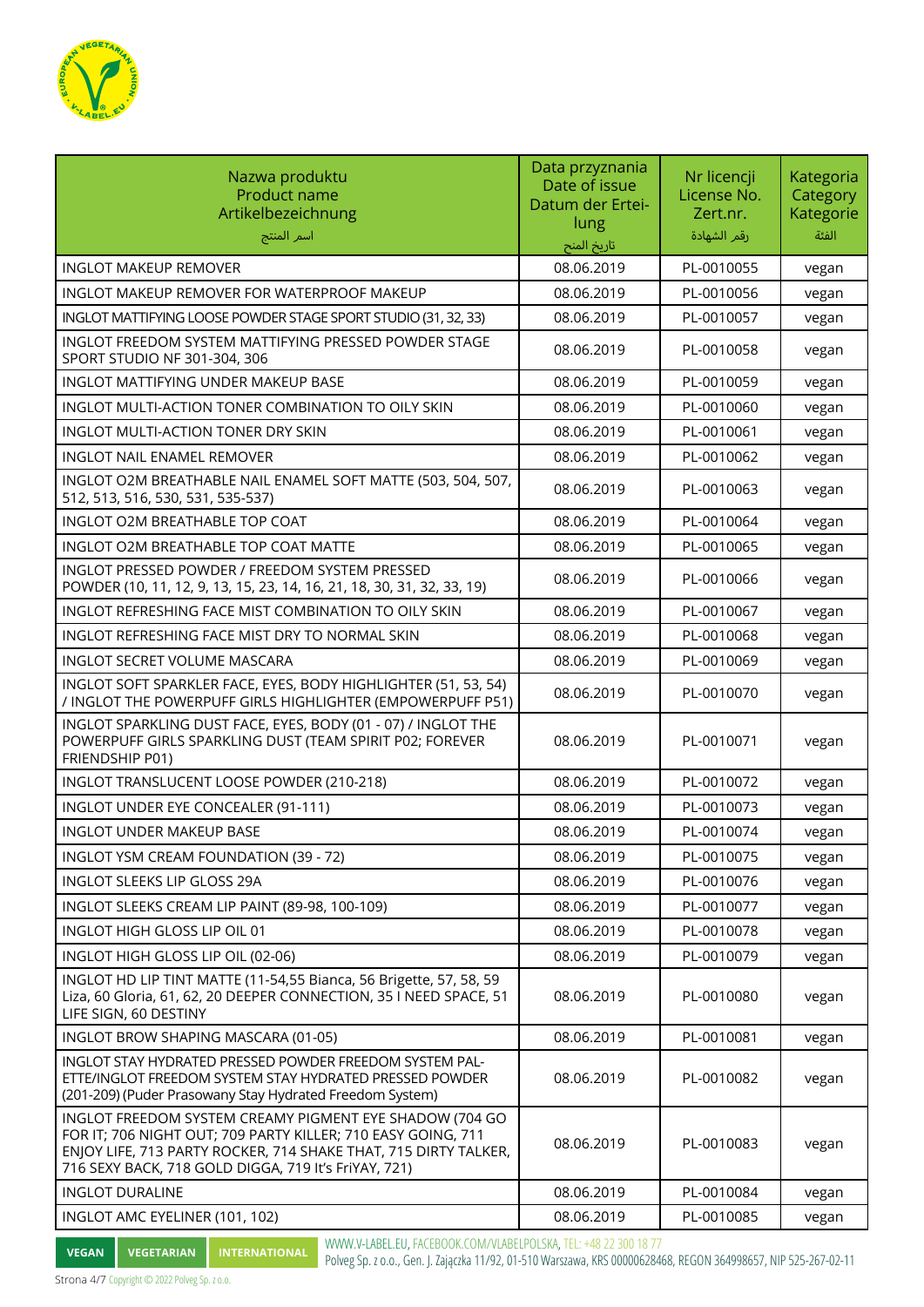

| Nazwa produktu<br>Product name<br>Artikelbezeichnung<br>اسم المنتج                                                                                                                                                                                                                                                                                                 | Data<br>przyznania<br>Date of<br>issue<br>Datum der<br>Erteilung<br>تاريخ المنح | Nr licencji<br>License No.<br>Zert.nr.<br>رقم الشهادة | Kategoria<br>Category<br>Kategorie<br>الفئة |
|--------------------------------------------------------------------------------------------------------------------------------------------------------------------------------------------------------------------------------------------------------------------------------------------------------------------------------------------------------------------|---------------------------------------------------------------------------------|-------------------------------------------------------|---------------------------------------------|
| INGLOT DIAMOND LIP TINT (101-110)                                                                                                                                                                                                                                                                                                                                  | 08.06.2019                                                                      | PL-0010086                                            | vegan                                       |
| INGLOT AQUASTIC CREAM EYESHADOW (11-13, 15, 16, 18-20, 31)                                                                                                                                                                                                                                                                                                         | 08.06.2019                                                                      | PL-0010087                                            | vegan                                       |
| INGLOT FREEDOM SYSTEM YSM PRESSED POWDER<br>(44,40,41,42,45,46,49,43)                                                                                                                                                                                                                                                                                              | 08.06.2019                                                                      | PL-0010088                                            | vegan                                       |
| INGLOT AMC UNDER EYE CORRECTIVE ILLUMINATOR (51-56)                                                                                                                                                                                                                                                                                                                | 08.06.2019                                                                      | PL-0010089                                            | vegan                                       |
| INGLOT AMC CREAM FOUNDATION (LC100, LC101, LC200, LC300,<br>LC400,LW100, LW200, LW300, LW400, LW500, LW600,LW700, LW800,<br>MC100, MC200, MC201, MC202, MC300, MC301, MC302, MC303,<br>MC304, MC400, MW100, MW101, MW102, MW103, MW104, MW105,<br>MW106, MW107, MW108, MW109, MW110, MW111, MW112, MW113,<br>MW114, MW200,DC400, DC200,DW100, DW200, DW202, DW300) | 08.06.2019                                                                      | PL-0010090                                            | vegan                                       |
| <b>INGLOT DRY&amp;SHINE</b>                                                                                                                                                                                                                                                                                                                                        | 18.06.2019                                                                      | PL-0010091                                            | vegan                                       |
| <b>INGLOT O2M BREATHABLE BASE</b>                                                                                                                                                                                                                                                                                                                                  | 18.06.2019                                                                      | PL-0010092                                            | vegan                                       |
| INGLOT O2M BREATHABLE NAIL ENAMEL (411-413, 415, 416, 423-440,<br>441-450, 461-483, 601-605, 609-612, 618-622, 625, 627-633, 635-638, 640-<br>644, 646-650, 652-656, 659-700)                                                                                                                                                                                      | 18.06.2019                                                                      | PL-0010093                                            | vegan                                       |
| <b>INGLOT THINNER SOLVANT</b>                                                                                                                                                                                                                                                                                                                                      | 18.06.2019                                                                      | PL-0010094                                            | vegan                                       |
| INGLOT GLOW ON HIGHLIGHTER (21-24)                                                                                                                                                                                                                                                                                                                                 | 18.06.2019                                                                      | PL-0010095                                            | vegan                                       |
| INGLOT FREEDOM SYSTEM HD SCULPTING POWDER 501-515                                                                                                                                                                                                                                                                                                                  | 18.06.2019                                                                      | PL-0010096                                            | vegan                                       |
| <b>INGLOT DRY&amp;SHINE NF</b>                                                                                                                                                                                                                                                                                                                                     | 10.07.2019                                                                      | PL-0010097                                            | vegan                                       |
| INGLOT HD ILLUMINIZING LOOSE POWDER NF 42-46                                                                                                                                                                                                                                                                                                                       | 10.07.2019                                                                      | PL-0010098                                            | vegan                                       |
| INGLOT FREEDOM SYSTEM FACE BLUSH/ INGLOT FACE BLUSH (06 Synth<br>Rock, 07 FEVER, 11, 20-22, 25, 27-36, 38, 40-42, 48, 50, 52, 95)                                                                                                                                                                                                                                  | 10.07.2019                                                                      | PL-0010099                                            | vegan                                       |
| INGLOT THE POWERPUFF GIRLS LIP GLOSS STRAIGHT TALKER P12                                                                                                                                                                                                                                                                                                           | 13.08.2019                                                                      | PL-0010100                                            | vegan                                       |
| INGLOT THE POWERPUFF GIRLS LIP GLOSS DON'T CALL ME PRINCESS P13                                                                                                                                                                                                                                                                                                    | 13.08.2019                                                                      | PL-0010101                                            | vegan                                       |
| INGLOT THE POWERPUFF GIRLS LIP GLOSS BIG HEARTED P11                                                                                                                                                                                                                                                                                                               | 13.08.2019                                                                      | PL-0010102                                            | vegan                                       |
| INGLOT THE POWERPUFF GIRLS LIP GLOSS FIND YOUR BLISS P14                                                                                                                                                                                                                                                                                                           | 13.08.2019                                                                      | PL-0010103                                            | vegan                                       |
| INGLOT SUNLIGHT STICK BLUSH (Venus 301; Mercury 302; Jupiter 303;<br>Mars 304)                                                                                                                                                                                                                                                                                     | 04.02.2020                                                                      | PL-0010104                                            | vegan                                       |
| INGLOT STARLIGHT STICK HIGHLIGHTER (SHOOTING STAR 201; STARRY<br>NIGHT 202; STARGAZING 203; NORTHERN STAR 204)                                                                                                                                                                                                                                                     | 04.02.2020                                                                      | PL-0010105                                            | vegan                                       |
| INGLOT MOONLIGHT ILLUMINATING FACE PRIMER (21 FULL MOON; 22<br>NEW MOON; 23 ECLIPSE)                                                                                                                                                                                                                                                                               | 04.02.2020                                                                      | PL-0010106                                            | vegan                                       |
| INGLOT FREEDOM SYSTEM ALWAYS THE SUN GLOW FACE BRONZER (701,<br>702, 703, 705)                                                                                                                                                                                                                                                                                     | 04.02.2020                                                                      | PL-0010107                                            | vegan                                       |
| INGLOT FREEDOM SYSTEM ALWAYS THE SUN MATTE FACE<br>BRONZER (601-607)                                                                                                                                                                                                                                                                                               | 05.02.2020                                                                      | PL-0010108                                            | vegan                                       |
| INGLOT ME LIKE ILLUMINIZING FACE & BODY MIST (MOSCOW MULE 301,<br>BAMBOO 302, PISCO SOUR 303)                                                                                                                                                                                                                                                                      | 19.02.2020                                                                      | PL-0010109                                            | vegan                                       |
| INGLOT NATURAL ORIGIN TOP COAT                                                                                                                                                                                                                                                                                                                                     | 08.06.2020                                                                      | PL-0010110                                            | vegan                                       |
| INGLOT NATURAL ORIGIN BASE COAT                                                                                                                                                                                                                                                                                                                                    | 08.06.2020                                                                      | PL-0010111                                            | vegan                                       |

Strona 5/7 Copyright © 2022 Polveg Sp. z o.o.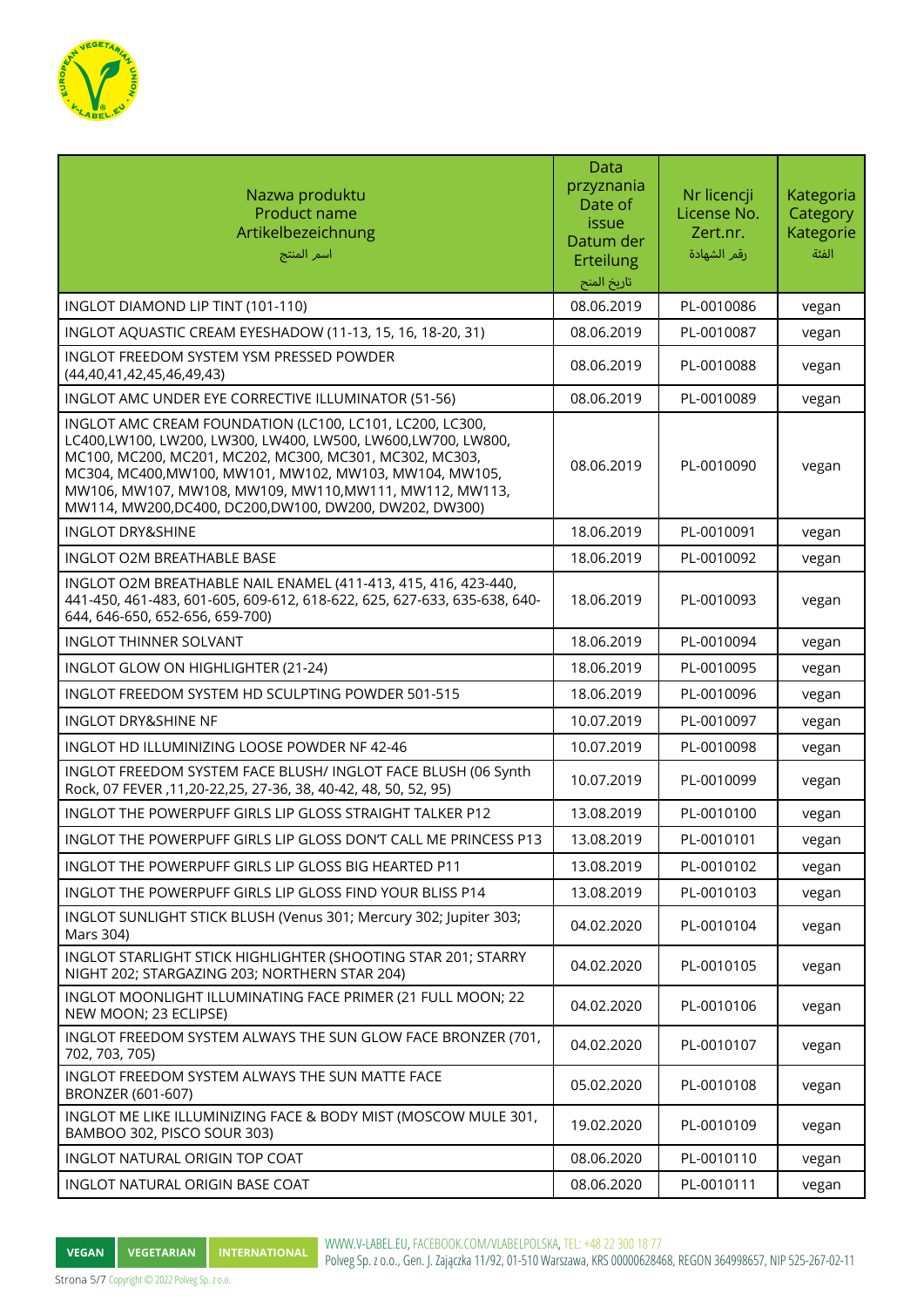

| Nazwa produktu<br>Product name<br>Artikelbezeichnung<br>أسم المنتج                                                                                                                                                                                                                                                                                                                                                                                                                                                                                                                                                                                                       | <b>Data</b><br>przyznania<br>Date of<br>issue<br>Datum der<br>Erteilung<br>تاريخ المنح | Nr licencji<br>License No.<br>Zert.nr.<br>رقم الشهادة | Kate-<br>goria<br>Cate-<br>gory<br>Kate-<br>gorie<br>الفئة |
|--------------------------------------------------------------------------------------------------------------------------------------------------------------------------------------------------------------------------------------------------------------------------------------------------------------------------------------------------------------------------------------------------------------------------------------------------------------------------------------------------------------------------------------------------------------------------------------------------------------------------------------------------------------------------|----------------------------------------------------------------------------------------|-------------------------------------------------------|------------------------------------------------------------|
| INGLOT NATURAL ORIGIN NAIL POLISH (001 FRESH START, 002 OFF TO THE<br>PEACH, 003 AU NATUREL, 004 SUBTLE TOUCH, 005 LILAC MOOD, 006 FREE - SPIR-<br>ITED, 007 FOLLOW DREAMS, 008 POWER PLUM, 009 TIMELESS RED, 010 SUMMER<br>WINE, 011 MILKY ALMOND, 012 POWDER TUTU, 013 COFFEE MOUSSE, 014<br>BRIDAL ROSE, 015 SPICY PEPPER, 016 MARRY RASPBERRY, 017 TRUE EBONY, 018<br>FOREST FOG, 019 COCONUT SHAKE, 020 MORNING DANCE, 021 WILD ORCHID,<br>022 SEA STORM, 023 ROSE JAM, 024 SHORT ROMANCE, 025 DRY MERLOT, 026<br>SHADOW HUNTER, 027 LEMON CURD, 028 PISTACHIO CREAM, 029 PAPAYA SOR-<br>BET, 030 PINK INK, 031 BABY LAVENDER, 032 LIMITLESS SKY, 033 ALASKA COAST) | 08.06.2020                                                                             | PL-0010112                                            | vegan                                                      |
| INGLOT FREEDOM SYSTEM HD PRESSED POWDER NF (402, 403, 404, 405)                                                                                                                                                                                                                                                                                                                                                                                                                                                                                                                                                                                                          | 28.07.2020                                                                             | PL-0010113                                            | vegan                                                      |
| INGLOT ONE MOVE LIQUID EYELINER 01                                                                                                                                                                                                                                                                                                                                                                                                                                                                                                                                                                                                                                       | 26.08.2020                                                                             | PL-0010114                                            | vegan                                                      |
| INGLOT KISS CATCHER LIQUID LIPSTICK (MELLOW LATE 01, VELVET HEATHER 02,<br>SILKY MIXTURE 03, UNOBVIOUS CORAL 04, RED OF DESIRE 05, DIRTY KISS 06)                                                                                                                                                                                                                                                                                                                                                                                                                                                                                                                        | 29.09.2020                                                                             | PL-0010115                                            | vegan                                                      |
| INGLOT PERFECT FINISH LOOSE POWDER (02, 04, 05, 11, 12, 14, 15, 17, 18, 19, 20,<br>21, SXL2, SXL3, SXL4)                                                                                                                                                                                                                                                                                                                                                                                                                                                                                                                                                                 | 21.12.2020                                                                             | PL-0010116                                            | vegan                                                      |
| INGLOT FREEDOM SYSTEM SATIN SKIN PRESSED POWDER (51, 52, 55, 56, 57, 60-<br>66, 68, 101, 102, 103, 105)                                                                                                                                                                                                                                                                                                                                                                                                                                                                                                                                                                  | 16.03.2021                                                                             | PL-0010117                                            | vegan                                                      |
| INGLOT FREEDOM SYSTEM FUSION BLUSH & ILLUMINATOR NF (202, 203, 204)                                                                                                                                                                                                                                                                                                                                                                                                                                                                                                                                                                                                      | 16.03.2021                                                                             | PL-0010118                                            | vegan                                                      |
| INGLOT FREEDOM SYSTEM LUSCIOUS CHEEK FACE BLUSH (51, 53, 57, 58, 121)                                                                                                                                                                                                                                                                                                                                                                                                                                                                                                                                                                                                    | 16.03.2021                                                                             | PL-0010119                                            | vegan                                                      |
| INGLOT FREEDOM SYSTEM PERFECT FINISH PRESSED POWDER (11, 12, 13, 14, 15,<br>16, 27, 28, 30, 32, 33)                                                                                                                                                                                                                                                                                                                                                                                                                                                                                                                                                                      | 16.03.2021                                                                             | PL-0010120                                            | vegan                                                      |
| INGLOT MULTICOLOUR BRONZING POWDER (77, 78, 79, 80)                                                                                                                                                                                                                                                                                                                                                                                                                                                                                                                                                                                                                      | 16.03.2021                                                                             | PL-0010121                                            | vegan                                                      |
| INGLOT RADIANT SKIN FACE BLUSH / INGLOT FREEDOM SYSTEM RADIANT SKIN<br>FACE BLUSH 06-12, 20, 21, 25, 27-30, 32-34, 40, 41, 49-50, 301, 303                                                                                                                                                                                                                                                                                                                                                                                                                                                                                                                               | 16.03.2021                                                                             | PL-0010122                                            | vegan                                                      |
| INGLOT KISS CATCHER LIPSTICK (901 CREAMY NUDE, 902 BLUSH WINE, 903<br>DUSTY PINK, 904 PEACH MOUSSE, 905 TANGO RED, 906 BERRY LIQUEUR, CALL<br>ME BABE 907, SOFT AS HEAVEN 908, MADAME BLOSSOM 909, 63 ALIKE 910,<br>CHERRY POWER 911, ROSIE COCOA 912)                                                                                                                                                                                                                                                                                                                                                                                                                   | 16.03.2021                                                                             | PL-0010123                                            | vegan                                                      |
| INGLOT SMOOTHING UNDER EYE POWDER (71,72,73)                                                                                                                                                                                                                                                                                                                                                                                                                                                                                                                                                                                                                             | 09.04.2021                                                                             | PL-0010124                                            | vegan                                                      |
| INGLOT EYE MAKEUP SET KILLER COUPLE                                                                                                                                                                                                                                                                                                                                                                                                                                                                                                                                                                                                                                      | 05.05.2021                                                                             | PL-0010007/PL-<br>0010084-SUB                         | vegan                                                      |
| INGLOT x MAURA BASK IN THE GLOW DUO BRONZER AND BLUSH PALETTE SUN-<br><b>SHINE</b>                                                                                                                                                                                                                                                                                                                                                                                                                                                                                                                                                                                       | 28.05.2021                                                                             | PL-0010107/PL-<br>0010122-SUB                         | vegan                                                      |
| INGLOT x MAURA BASK IN THE GLOW DUO BRONZER AND BLUSH PALETTE SUNSET                                                                                                                                                                                                                                                                                                                                                                                                                                                                                                                                                                                                     | 28.05.2021                                                                             | PL-0010096/PL-<br>0010122-SUB                         | vegan                                                      |
| INGLOT x MAURA BASK IN THE GLOW DUO BRONZER AND BLUSH PALETTE SUNRISE                                                                                                                                                                                                                                                                                                                                                                                                                                                                                                                                                                                                    | 28.05.2021                                                                             | PL-0010108/PL-<br>0010122-SUB                         | vegan                                                      |
| INGLOT x MAURA LUMINOUS ROSE CREAM BLUSH (RICH HIBISCUS 301, PEACH<br>PEONY 302, RADIANT POPPY 303)                                                                                                                                                                                                                                                                                                                                                                                                                                                                                                                                                                      | 28.05.2021                                                                             | PL-0010104-<br><b>SUB</b>                             | vegan                                                      |
| INGLOT x MAURA LUMINOUS SANDS CREAM HIGHLIGHTER (GOLDEN HOURS 201,<br>GOLDEN SAND 202, BRONZED GOLD 203)                                                                                                                                                                                                                                                                                                                                                                                                                                                                                                                                                                 | 28.05.2021                                                                             | PL-0010105-<br><b>SUB</b>                             | vegan                                                      |
| INGLOT x MAURA ENDLESS GLOW LIQUID ILLUMINATOR (BRONZE GLOW 66,<br>GILDED GLOW 69)                                                                                                                                                                                                                                                                                                                                                                                                                                                                                                                                                                                       | 28.05.2021                                                                             | PL-0010125                                            | vegan                                                      |
| INGLOT x MAURA PARADISE WILD EYESHADOW PALETTE CHOCOLATE COSMOS                                                                                                                                                                                                                                                                                                                                                                                                                                                                                                                                                                                                          | 28.05.2021                                                                             | PL-0010126                                            | vegan                                                      |